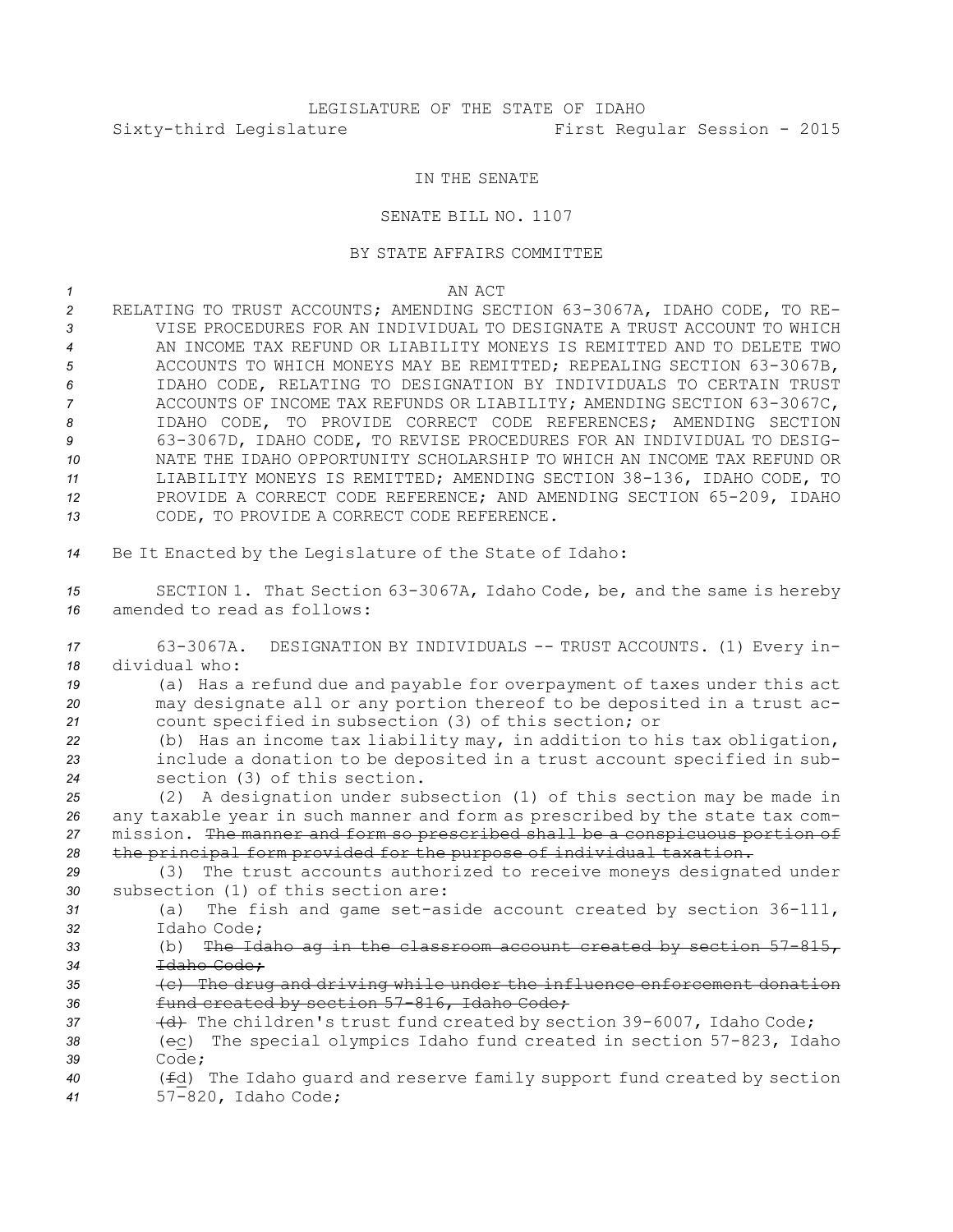*<sup>1</sup>* (ge) The American red cross of greater Idaho fund created in section *<sup>2</sup>* 57-821, Idaho Code;

*<sup>3</sup>* (hf) The Idaho food bank fund created by section 57-824, Idaho Code; and *<sup>4</sup>* (ig) The veterans support fund created in section 65-209, Idaho Code.

 (4) Prior to the distribution of funds into any of the trust accounts specified in subsection (3) of this section from the refund account, the state tax commission shall retain funds for the commission's costs for collecting and administering the moneys in the accounts as follows: three thousand dollars (\$3,000) from each account for start-up costs during the first year of collections, and three thousand dollars (\$3,000) or twenty percent (20%) of the moneys remitted to each account during the fiscal year, whichever is less, from each account during each fiscal year thereafter, which amounts are hereby appropriated to the tax commission.

*<sup>14</sup>* SECTION 2. That Section [63-3067B](http://www.legislature.idaho.gov/idstat/Title63/T63CH30SECT63-3067B.htm), Idaho Code, be, and the same is hereby *<sup>15</sup>* repealed.

*<sup>16</sup>* SECTION 3. That Section 63-3067C, Idaho Code, be, and the same is hereby *17* amended to read as follows:

*<sup>18</sup>* 63-3067C. SUNSETTING DESIGNATIONS. (1) The designations referred to 19 in section 63-3067A or 63-3067B, Idaho Code, shall expire and no longer ap-*<sup>20</sup>* pear on the income tax return form when:

 (a) For each of two (2) consecutive calendar years, the amount received by the state tax commission that is designated for <sup>a</sup> particular trust fund named in section 63-3067A or 63-3067B, Idaho Code, fails to equal or exceed twenty-five thousand dollars (\$25,000); and

*<sup>25</sup>* (b) After one (1) year when collections fail to equal or exceed twenty-*<sup>26</sup>* five thousand dollars (\$25,000), the tax commission has notified the *<sup>27</sup>* appropriate agency that:

- *<sup>28</sup>* (i) The amount received by the state tax commission that is des-*<sup>29</sup>* ignated for that particular trust fund failed to equal or exceed *<sup>30</sup>* twenty-five thousand dollars (\$25,000); and
- *<sup>31</sup>* (ii) If the amount received by the state tax commission that *<sup>32</sup>* is designated for the particular trust fund in the next subse-*<sup>33</sup>* quent year fails to equal or exceed twenty-five thousand dollars *<sup>34</sup>* (\$25,000).

 (2) As used in this section, "appropriate agency" means the agency of the state of Idaho that is responsible for administering the programs ben-37 efiting from the fund to which amounts designated under section 63-3067A or 63-3067B, Idaho Code, are distributed. If no agency of the state of Idaho has such responsibility, the term means such other private or public entity that is the principal beneficiary of the funds.

*<sup>41</sup>* SECTION 4. That Section 63-3067D, Idaho Code, be, and the same is hereby *42* amended to read as follows:

 63-3067D. DESIGNATION BY TAXPAYER -- OPPORTUNITY SCHOLAR- SHIP. (1) Every taxpayer who has <sup>a</sup> refund due and payable for overpayment of taxes under the provisions of this chapter may designate any portion of such refund to be remitted to the state board of education or the board of regents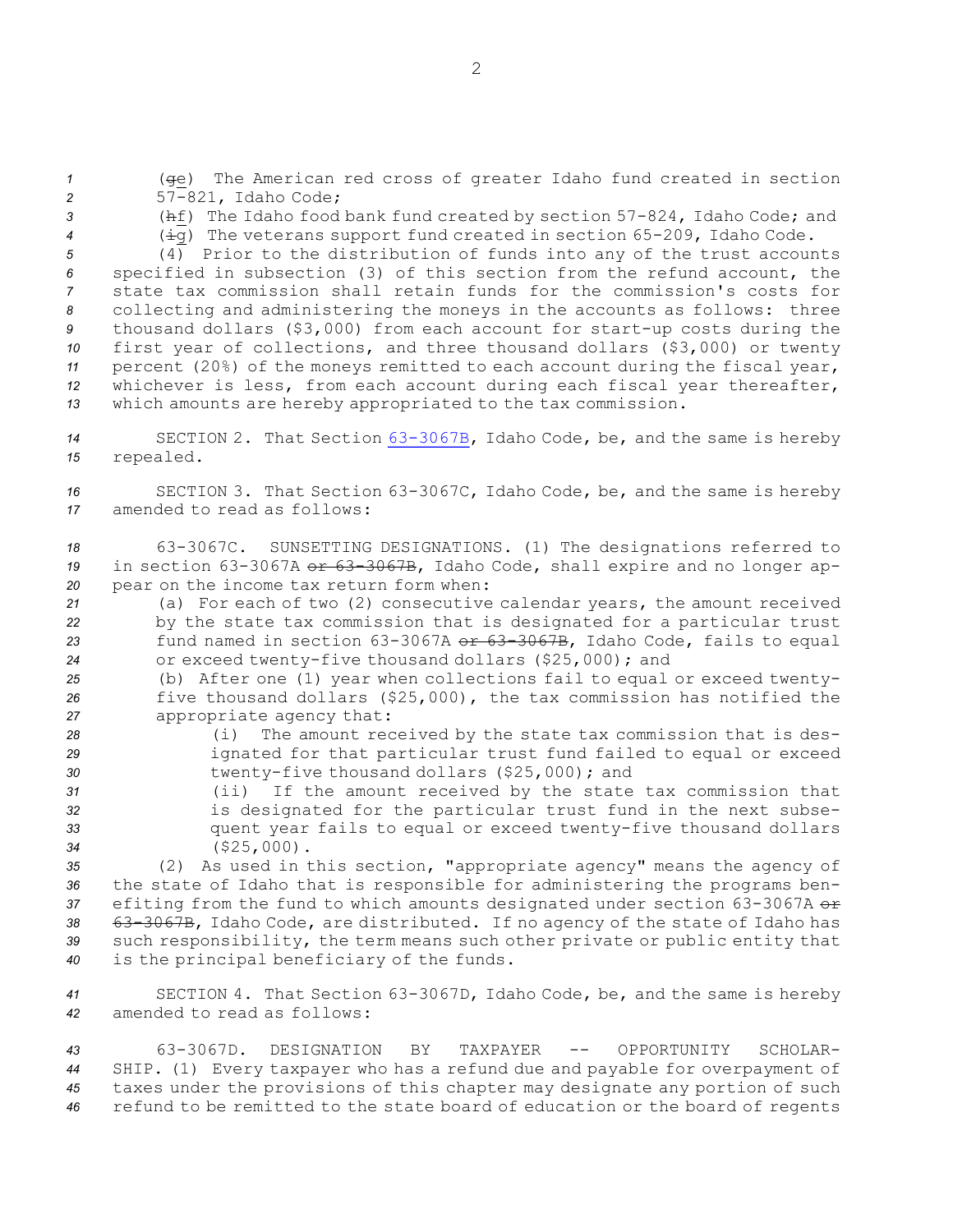of the university of Idaho for the purpose of awarding opportunity schol- arships pursuant to chapter 56, title 33, Idaho Code. Every taxpayer who has an income tax liability may, in addition to his tax obligation, include <sup>a</sup> donation of any amount to be remitted to the state board of education for the purpose of awarding opportunity scholarships pursuant to chapter 56, title 33, Idaho Code. Such moneys shall be deposited into the opportunity scholarship program account pursuant to section 33-5608, Idaho Code.

 (2) <sup>A</sup> designation under subsection (1) of this section may be made in any taxable year in such manner and form as prescribed by the state tax com- mission. The manner and form so prescribed shall be <sup>a</sup> conspicuous portion of the principal form provided for the purpose of individual taxation.

 (3) Prior to the distribution of funds into the opportunity scholar- ship program account as provided in subsection (1) of this section from the refund account, the state tax commission shall retain funds for the commis- sion's costs for collecting and administering the moneys in the account as follows: three thousand dollars (\$3,000) from the opportunity scholarship program account for start-up costs during the first year of collections, and three thousand dollars (\$3,000) or twenty percent (20%) of the moneys remit- ted to the opportunity scholarship program account pursuant to this section during the fiscal year, whichever is less, from the opportunity scholarship program account during each fiscal year thereafter, which amounts are hereby appropriated to the state tax commission.

*<sup>23</sup>* SECTION 5. That Section 38-136, Idaho Code, be, and the same is hereby *24* amended to read as follows:

*<sup>25</sup>* 38-136. COMMUNITY FORESTRY TRUST ACCOUNT. (1) There is hereby created *<sup>26</sup>* within the dedicated fund of the state treasury the community forestry trust *27* account.

- 
- *<sup>28</sup>* (2) The account shall consist of the following:
- *<sup>29</sup>* (a) Moneys as provided in section 63-3067B, Idaho Code;
- 30 (b) Donations, gifts, and grants from any source;
- *<sup>31</sup>* (cb) Any other moneys which may hereinafter be provided by law; and
- *<sup>32</sup>* (dc) Interest earned by the account.

*<sup>33</sup>* (3) The director or designee of the department of lands may authorize *<sup>34</sup>* disbursements of moneys from the account for projects related to community *<sup>35</sup>* forestry.

 (4) Not less than thirty-five percent (35%) of the funding for an ap- proved project shall be provided by the entity sponsoring or proposing the project or program. Contributions such as materials, personnel, supplies, or services may be considered as all or part of the funding provided by the petitioning entity.

*<sup>41</sup>* SECTION 6. That Section 65-209, Idaho Code, be, and the same is hereby *42* amended to read as follows:

 65-209. VETERANS SUPPORT FUND. (1) There is hereby created in the state treasury the "Veterans Support Fund" to which shall be credited: (a) The moneys designated under sections 63-3067A and 63-3067B, Idaho Code, and the moneys designated under section 49-403B, Idaho Code; (b) Gifts, grants, contributions and bequests to the fund;